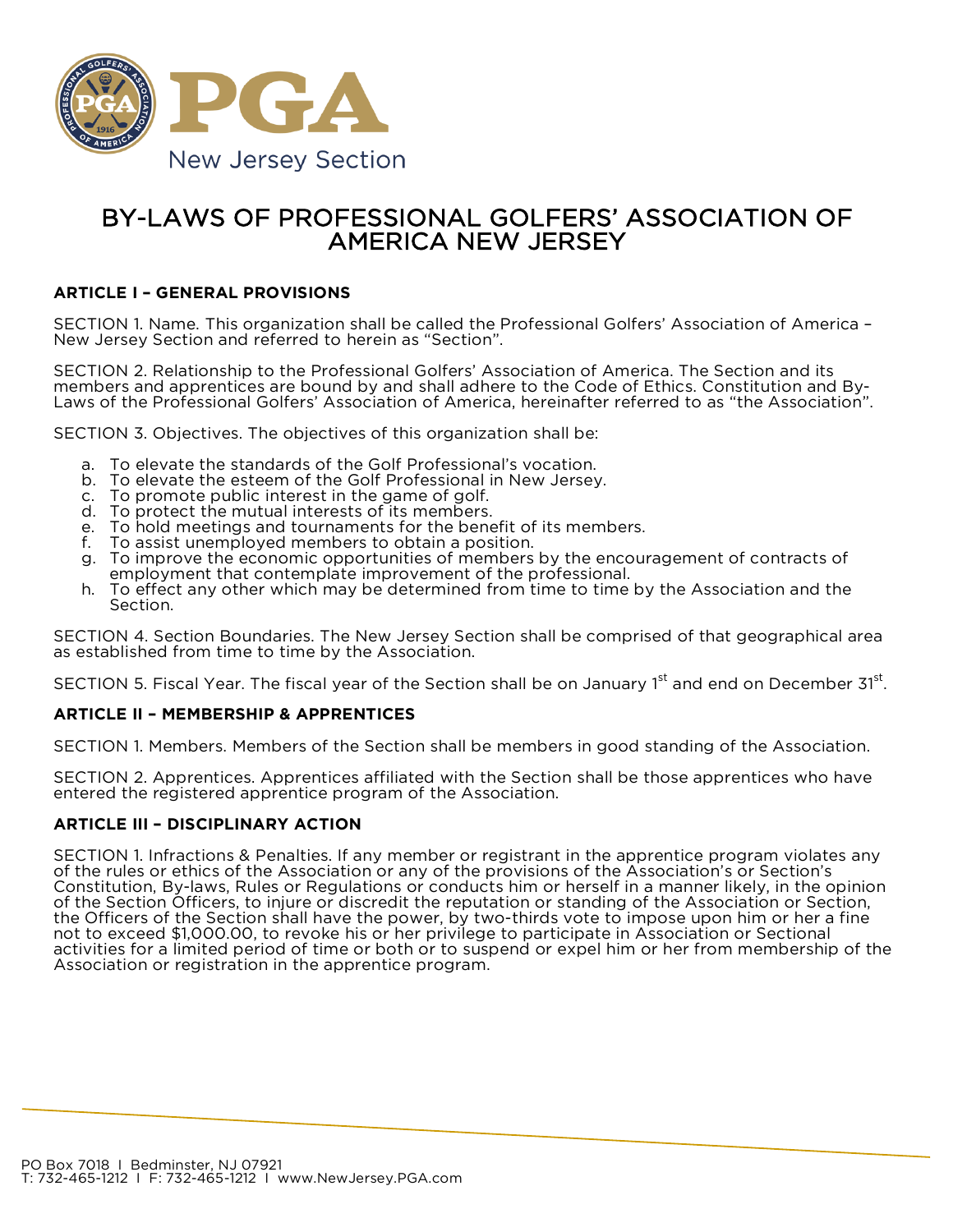SECTION 2. Hearing Procedures. Hearings regarding disciplinarian infraction shall be conducted as follows:

- a. Written notice of charges and the time and place of the meeting of the Section Officers to consider such charges shall be given the accused member or apprentice.
- b. At the hearing before the Sectional Officers on such charges the accused member or apprentice may appear and have witnesses appear on his or her behalf.
- c. The decision of the Sectional Officers shall be given to the accused member or apprentice in writing either by personal delivery or via registered or certified mail.
- d. Any appeals shall follow the procedures as outlined in the Constitution and By-laws of the Association.

SECTION 3. Expulsion. Any member or apprentice who is in suspended status for more than two years shall be considered to be expelled and will again be eligible for membership or registration in the apprentice program only by being re-elected or re-registered.

### **ARTICLE IV – DUES**

SECTION 1. Establishment and Payment. Members and apprentices of the Section shall pay annual section dues as established from time to time by the Board of Directors of the Section and approved by the majority of the members present at the annual meeting.

### **ARTICLE V – BOARD OF DIRECTORS**

SECTION 1. Board of Directors. The Board of Directors shall consist of the officers of the Section and twelve Directors elected by the members at the Annual Meeting of the Section.

Each Director shall be elected for a term of three years except that the first board elected after adoption of these By-laws shall consist of four members having a one year term, four members having a two year term and four members having a three year term.

No Board member shall serve more than two consecutive terms to which he or she has been elected.

SECTION 2. Responsibility of Board of Directors. The Board of Directors shall be responsible for the establishment and management of the business and policy of the Section.

SECTION 3. Meetings. The Board of Directors shall meet at least quarterly. Special Meetings of the Board shall be held on the call of the President or on the call of any three members of the Board.

SECTION 4. Vacancies. The President may appoint a member to fill any vacancies on the board to serve the remainder of the unexpired term.

SECTION 5. Attendance. Any Director who is not present at three consecutive Section Board Meetings, or does not attend at least half of the scheduled meetings of the board during a calendar year, may be replaced at the discretion of the President.

#### **ARTICLE VI – OFFICERS**

SECTION 1. Officers of the Section. The Section shall have the following officers: President, Vice-<br>President/Treasurer, Secretary.

SECTION 2. Term. The term of each officer shall be for two years and no officer may succeed himself/herself in an office to which he/she has been elected.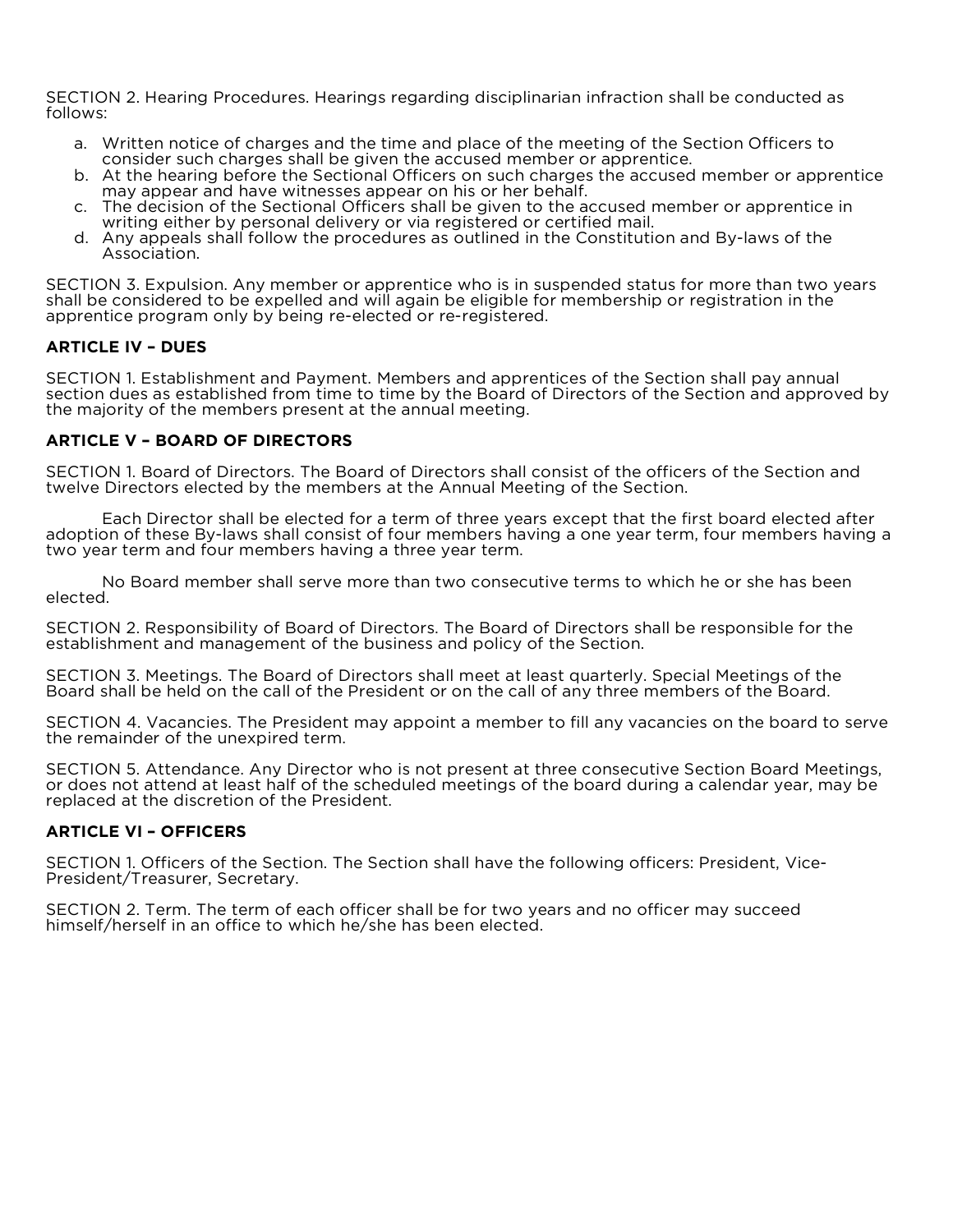### SECTION 3. Duties. The following are the duties of the officers of the Section:

- a. The President shall be Chief Executive Officer of the Section. Subject only to authority of the Board, he shall have general charge and supervision over, and responsibility for, the business and affairs of the Section. Unless otherwise directed by the Board, all other officers shall be subject to the authority and supervision of the President. The President may enter into and execute in the name of the Section contracts or other instruments in the regular course of business or contracts or other instruments not in the regular course of business which are authorized, either generally or specifically, by the Board. He shall have the general powers and duties of management usually vested in the office of President of a corporation. If the vice president or secretary is unable to perform the duties of the office, the President has the authority to appoint a member to this office until the next annual meeting, when an election will be held to fill the remainder of the unexpired term. This member shall be a current member of the Board of Directors or a past Section Officer.
- b. The Vice President shall perform such duties and have such authority as from time to time may be delegated to him by the President or by the Board. In the absence of the President or in event of his death, inability, or refusal to act, the Vice President shall perform the duties and be vested with the authority of the President.
- c. The Treasurer shall have the custody of the funds and security of the Section and shall keep, or cause to be kept, regular books of accounts for the Section. The Treasurer shall perform such other duties and possess such other powers as are incidental to that office or as shall be assigned by the President or the Board.
- d. The Secretary shall cause notices of all meetings to be served as prescribed in these By-laws and shall keep, or cause to be kept, the minutes of all meetings of the Shareholder and the Board. The Secretary shall perform such other duties and possess such other powers as are incidental to that office or as are assigned by the President or the Board.

### **ARTCLE VII – NOMINATING COMMITTEE**

SECTION 1. Responsibilities. The Nominating Committee shall nominate candidates for the Board of Directors, each of the Section Officers and District Director.

SECTION 2. Composition. The Nominating Committee shall consist of the 4 immediate Past-Presidents of the Section and a minimum of 3 Section members chosen by the President. The Chairman of this committee is the most recent immediate Past-President of the Section.

SECTION 3. Procedure. The chairman shall give notice to the general membership not less than ninety (90) day prior to the annual meeting, of what positions are to become vacant and solicit nominations for these positions. The Nominating Committee shall file its nominations with the Secretary of the Section not less than forty-five (45) days prior to the annual meeting. The Secretary of the Section shall forward the nominations of the Committee to the general membership not less than thirty (30) days prior to the annual meeting.

### **ARTICLE VIII – HALL OF FAME COMMITTEE**

SECTION 1. Responsibilities. The Hall of Fame Committee shall meet annually, or whenever deemed necessary, to review the qualifications of any NJPGA Section, or former Section members, that have been nominated for the Section's Hall of Fame. The committee will recommend to the Section Board of Directors those candidates it feels should be inducted into the Hall of Fame. In addition, the committee shall review the Section's guidelines for Hall of Fame consideration and recommend any changes, or additions, it deems necessary to the Board of Directors for final approval. These guidelines are to be used to identify potential qualified candidates, not criteria for admission or a checklist. Changes or additions to the guidelines need only a simple majority at both the committee and board levels to be adopted.

SECTION 2. Composition. The Hall of Fame Committee shall consist of a Chairman, selected by the Section President, all NJPGA Hall of Fame members that are currently NJPGA Section members and five (5) "at large" section members. All members of the committee must be members in good standing and maintain the right to vote in NJPGA Section affairs. "At large" members shall be chosen by the Chairman. "At large" members must be past board members. "At large" members must have been members in good standing of the New Jersey Section for a minimum of twenty (20) years.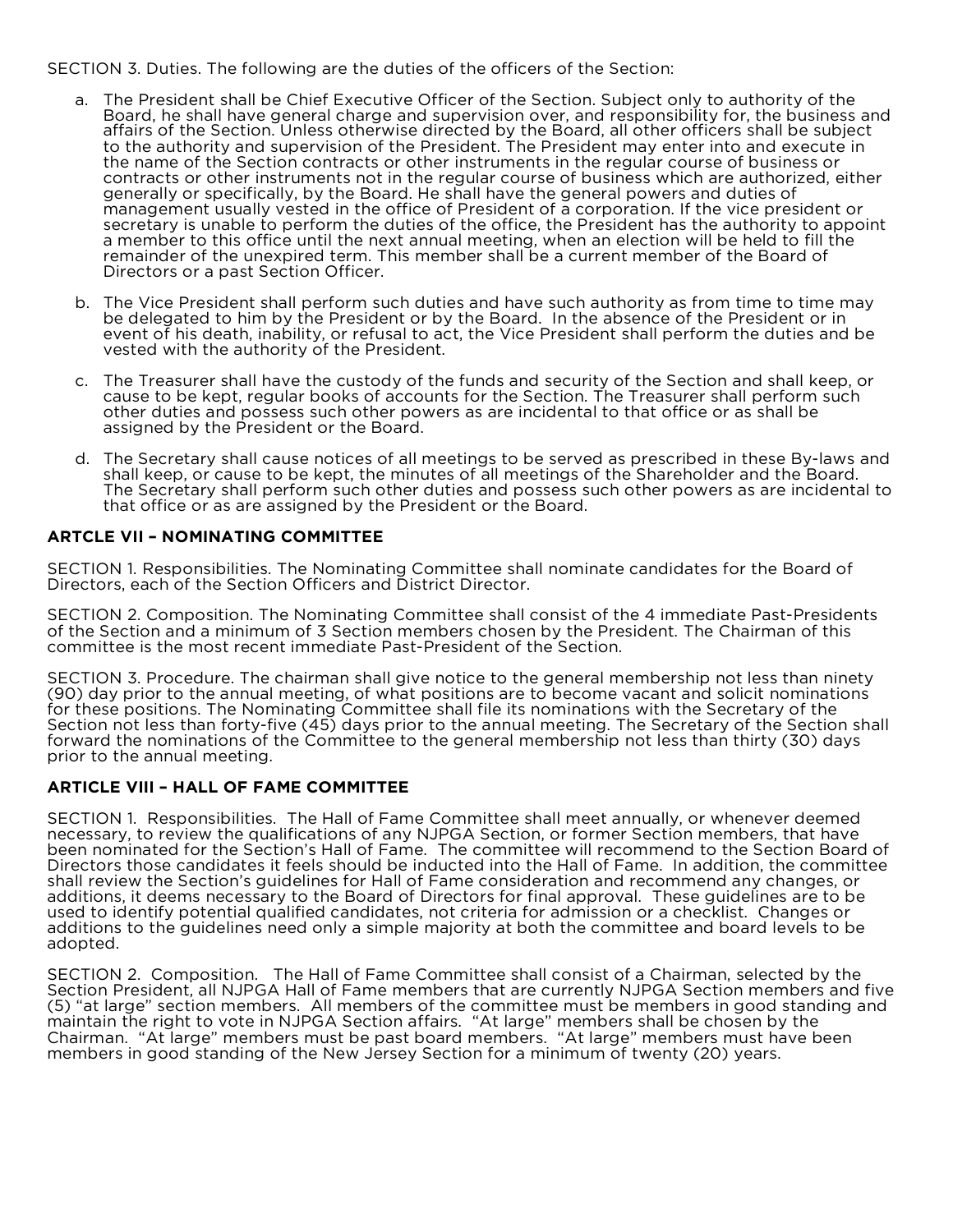SECTION 3. Procedure. The chairman shall give notice to the general membership at, or before, the Section's Spring Meeting that any nominations and supporting documents must be received by the<br>committee chairman no later than June 15<sup>th</sup> of the current year. The committee will meet and review the qualifications and supporting documents of all candidates that have been nominated. The chairman will<br>forward any successful candidates to the Board of Directors no later than August 15<sup>th</sup> for a final vote and approval. The elected Board of Directors has the final say on all candidates. A candidate need not go through the committee to be elected, nor is a candidate that has been approved by the committee guaranteed to be approved by the board.

In order for any nominee to be approved at both the committee and board levels, a candidate must receive at least a two-thirds vote in their favor. Absentee committee and board members should submit absentee ballots.

Hall of Fame Induction: Successful nominees will be announced at the Annual (Fall) Meeting following their approval of the NJPGA Board of Directors. Formal induction shall take place at the Celebration of Golf Awards Banquet.

## **ARTICLE IX – COMMITTEES**

SECTION 1. Standing Committees. The Section shall have the following Standing Committees:

- a. Tournament Committee
- b. By-Laws Committee
- c. Long Range Planning Committee
- d. Junior Golf Committee
- e. Assistant Professional Division Committee
- f. Employment and Club Relations Committee
- g. Teaching and Education Committee
- h. Special Awards
- i. Scholarship Committee
- j. Finance Committee
- k. Hall of Fame Committee
- l. Public Relations Committee
- m. Government Relations
- n. Growth of the Game

SECTION 2. Committee Composition. The Chairman of each committee shall be appointed by the President with the approval of the Board of Directors. Each Committee shall consist of members in such number as the Chairman determines appropriate and selected by the Chairman.

SECTION 3. Discretionary Committee. The President may appoint such other committees as he deems appropriate in his discretion.

### **ARTICLE X – QUORUM**

SECTION 1. Board of Directors. At all meetings of the Board of Directors a majority of the members shall constitute a quorum.

SECTION 2. Membership Meetings. At any meeting of the membership, one-third of the active membership of the Section shall constitute a quorum.

### **ARTICLE XI – SECTION MEETINGS**

SECTION 1. Annual Meeting. The annual meeting of the Section shall be held after October 5<sup>th</sup> but no later than November  $1<sup>st</sup>$  of each year.

SECTION 2. Special Meetings. Special Meetings of the Section may be called by the President with the approval of the Board of Directors, by the Board of Directors, or by fifteen members of the Section upon written application to the Board.